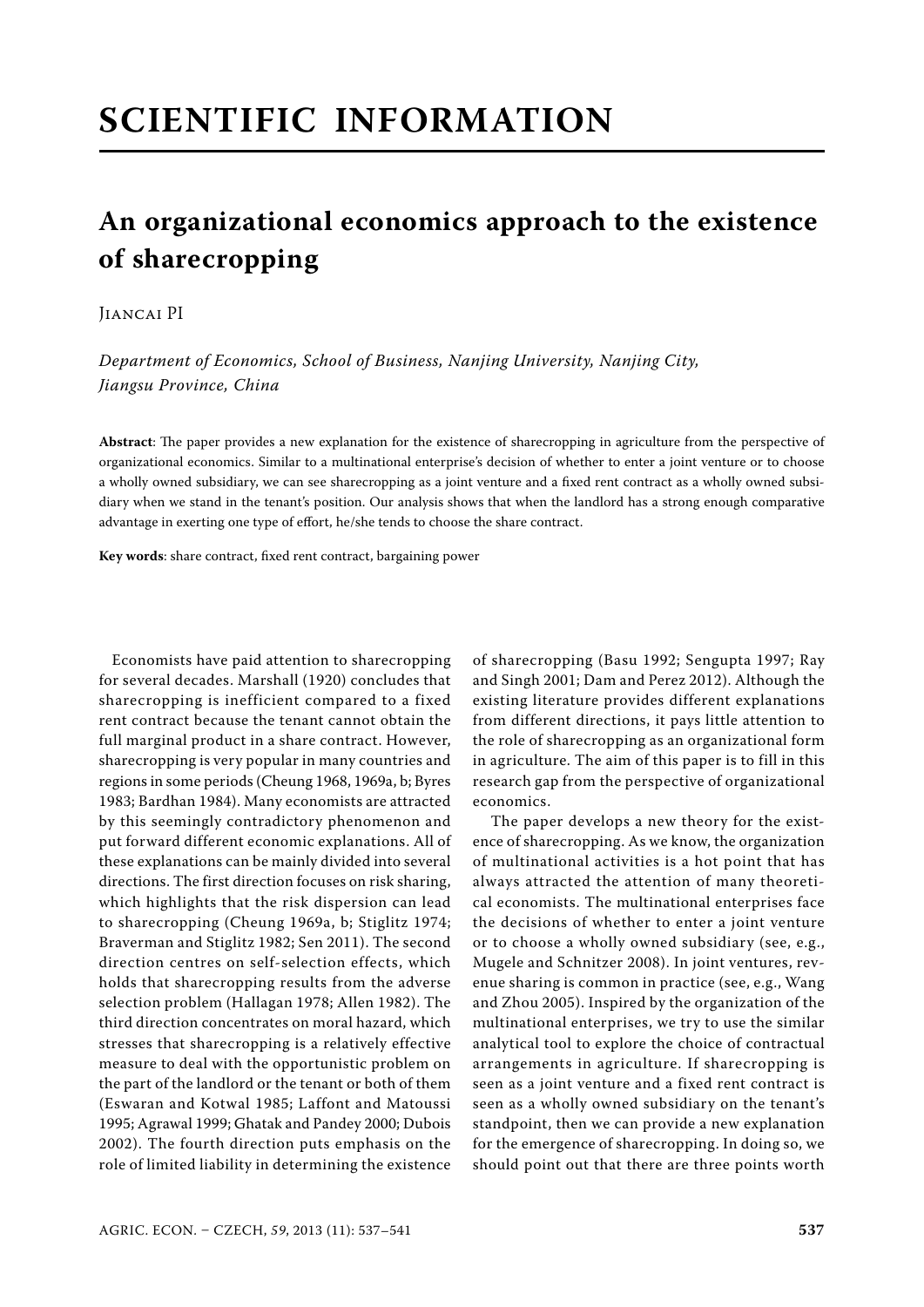mentioning. Firstly, our approach emphasizes the role of efforts in multiple tasks, just as Eswaran and Kotwal (1985), Holmstrom and Milgrom (1991) and Dam and Perez (2012) do. Secondly, although this paper is similar to Eswaran and Kotwal (1985) in adopting a Cobb-Douglas function, we focus our attention not on the relative importance of the landlord and the tenant different effort inputs, but on the difference of effort costs between the landlord and the tenant, just as Mugele and Schnitzer (2008) do. Thirdly, the choice of organizational forms in agriculture is based on whether the landlord's comparative advantage in exerting effort is sufficiently strong or not, which is greatly different from the existing viewpoints.

## **MATERIAL AND METHODS**

#### **Basic setup**

We will provide the analytical framework in the following exposition. The crop production process needs two types of effort inputs. The first type is *T*-effort, which means that the tenant has a comparative advantage in spending it. *T*-effort can be seen as an effort related to financing and other interlinking activities in the Braverman and Stiglitz's (1982) sense. The second type is *L*-effort, which implies that the landlord has a comparative advantage in exerting it. *L*-effort can be seen as an effort related to cultivating and fertilizing. In order to avoid an unnecessary complexity and to make our analysis as simple as possible, we assume that both these two effort inputs are of equal importance, that is to say, the output could be expressed as  $Q = T^{\frac{1}{2}} L^{\frac{1}{2}}$  , where *Q* is the output, *T* and *L* are the first type effort and the second type effort, respectively. It should be noted that the more generalized form of the production function can be described as  $O = T^{\alpha}L^{1-\alpha}$ , where  $0 < \alpha < 1$ . Here, in order to neglect the role of *T* and *L*'s relative importance in sharecropping, we set  $\alpha = \frac{1}{2}$ . The price of crop is normalized to 1.

The landlord can choose either a fixed rent contract or a share contract. The choice of contractual forms is based on the fact which of them can bring more utility to the landlord. Although the mathematical method applied in this paper is borrowed from Mugele and Schnitzer (2008) to a certain extent, we make our own contribution in that we specifically set the exogenous and endogenous variables according to the actual contractual forms in agriculture.

When it is under the share contract, the landlord gets  $1 - \mu$  proportion and the tenant gets  $\mu$  proportion, where  $0 < \mu < 1$ . In this case, the landlord spends the first type effort *L* at the cost of  $\frac{1}{2}L^2$ , and the tenant exerts the second type effort *T* at the cost of  $\frac{1}{2}T^2$ . According to Otsuka et al. (1992) and Pi (2013), this is a "pure" share contract since the fixed payment is set equal to zero, and what's more, it is also known as the most common form of sharecropping tenancy in practice.

When it is under the fixed rent contract, the tenant exerts two types of efforts at the cost of  $\frac{1}{2}L^2$  and  $\frac{c}{2}T^2$ where  $c > 1$ . It should be noted that  $c > 1$  implies that the tenant is less expert than the landlord with respect to exerting the first type effort *L*. In this case, the landlord gets a fixed rent *R* > 0. Generally speaking, most times the landlord has a dominant bargaining power, that is to say, the landlord has the power to set the fixed rent *R.* In our extended analysis, we will loosen this assumption.

## **Share contract**

When it is under the share contract, the landlord's utility will be:

$$
U_L^S = (1 - \mu) T^{\frac{1}{2}} L^{\frac{1}{2}} - \frac{1}{2} L^2
$$
 (1)

The tenant's utility will be:

$$
U_T^S = \mu T^{\frac{1}{2}} L^{\frac{1}{2}} - \frac{1}{2} T^2
$$
 (2)

The superscript *S* stands for the share contract and the subscript *L* and *T* denote the landlord and the tenant, respectively.

The first order conditions of Equations (1) and (2) are:

$$
L = \left[\frac{1}{2}(1-\mu)T^{\frac{1}{2}}\right]^{\frac{2}{3}}
$$
\n(3)

$$
T = \left(\frac{1}{2}\mu L^{\frac{1}{2}}\right)^{\frac{2}{3}}\tag{4}
$$

From two above reaction functions (3) and (4), we obtain:

$$
L = \frac{1}{2} \mu^{\frac{1}{4}} (1 - \mu)^{\frac{3}{4}}
$$
 (5)

$$
T = \frac{1}{2} \mu^{\frac{3}{4}} (1 - \mu)^{\frac{1}{4}}
$$
 (6)

Substituting Equations (5) and (6) into Equations (1) and (2), and maximizing  $U_L^S + U_T^S$  with respect to μ, we get: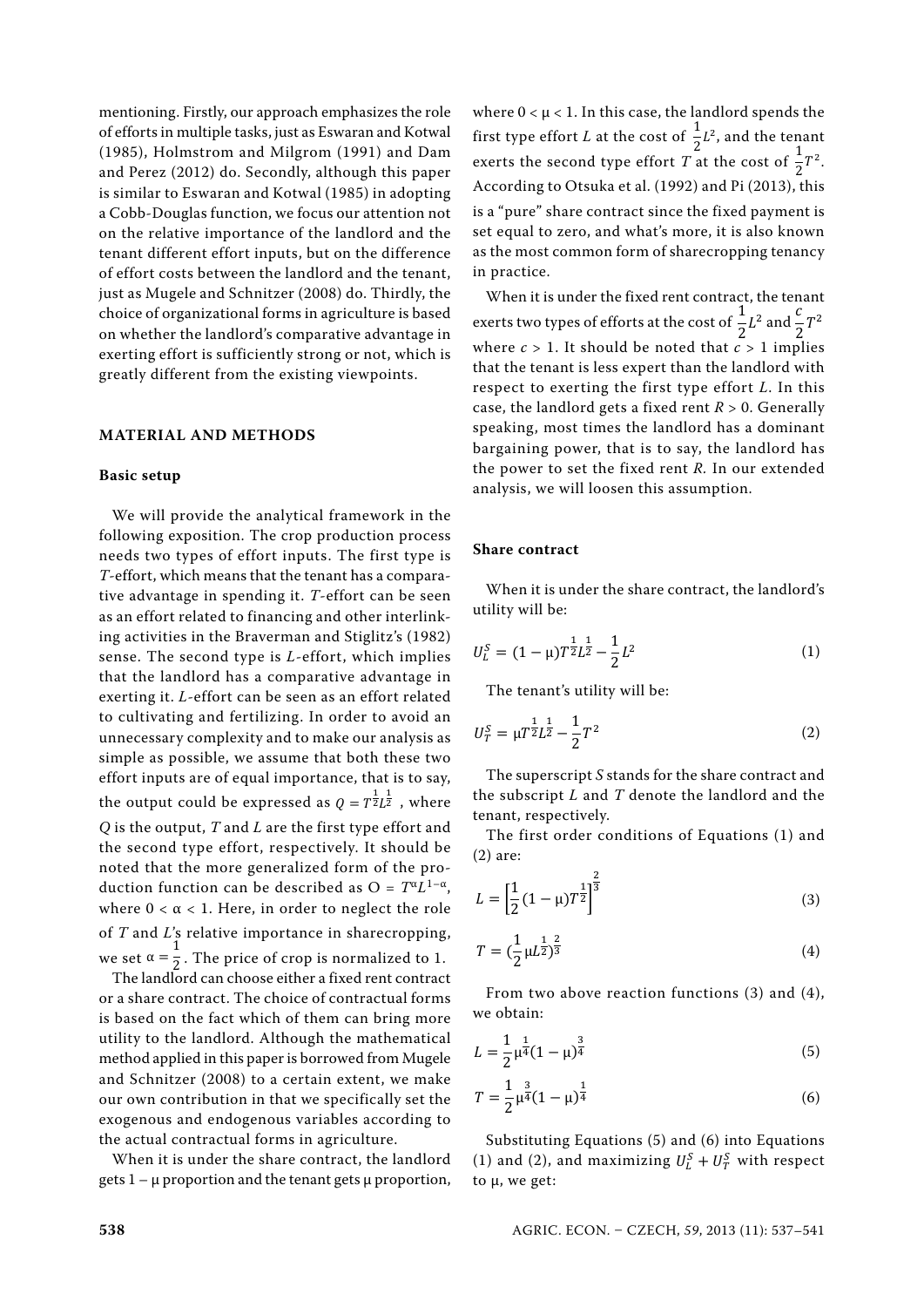$$
\mu^* = \frac{1}{2} \tag{7}
$$

Therefore, the landlord's equilibrium utility under the share contract is:

$$
U_L^{S^*} = \frac{3}{32} \tag{8}
$$

The tenant's equilibrium utility under the share contract is:

$$
U_L^{S^*} = \frac{3}{32} \tag{9}
$$

Throughout the paper, the superscript \* stands for the equilibrium state.

#### **Fixed rent contract**

When it is under the fixed rent contract, the landlord's utility will be:

$$
U_L^F = R \tag{10}
$$

The tenant's utility will be:

$$
U_{LT}^F = T^{\frac{1}{2}}L^{\frac{1}{2}} - \frac{1}{2}T^2 - \frac{c}{2}L^2 - R
$$
 (11)

The superscript *F* stands for the fixed rent contract. The first order conditions of Equations (11) are:

$$
L = \left(\frac{1}{4c^2}T\right)^{\frac{1}{3}}\tag{12}
$$

$$
T = \left(\frac{1}{4}L\right)^{\frac{1}{3}}\tag{13}
$$

From Equations (12) and (13), we obtain:

$$
L^* = \frac{1}{2}c^{-\frac{3}{4}}\tag{14}
$$

$$
T^* = \frac{1}{2}c^{-\frac{1}{4}}\tag{15}
$$

Therefore, the tenant's equilibrium utility under the fixed rent contract is:

$$
U_T^{F^*} = \frac{1}{4}c^{-\frac{1}{2}} - R
$$
\n(16)

Because the landlord has the power to set rent, he/she will set Equation (16) equal to Equation (9), that is to say:

$$
R = \frac{1}{4}c^{-\frac{1}{2}} - \frac{3}{32}
$$
 (17)

Thus, the landlord's equilibrium utility under the fixed rent contract is:

**Extended analysis**

In our benchmark models, we assume that the landlord has the power to set the fixed rent *R*. Here, we will relax this assumption. We assume that the tenant's bargaining power is τ, and the landlord's bargaining power is  $1 - \tau$ , where  $0 \le \tau \le 1$ . If the share contract is seen as an outside option of the fixed rent contract, according to Equations (8) and

**Comparative analysis**

**RESULTS AND DISCUSSION**

 $U_L^{F^*} = \frac{1}{4}c^{-\frac{1}{2}} - \frac{3}{32}$ 

 $U_T^{F^*} = \frac{3}{2}$ 

the fixed rent contract is:

We will conduct a comparative analysis of the outcomes obtained under the fixed rent contract and under the share contract.

 $\frac{1}{32}$  (18)

Furthermore, the tenant's equilibrium utility under

 $rac{5}{32}$  (19)

By comparison, we can obtain the following proposition. According to Ray (1999, pp. 55–56), "A single theory cannot explain all the aspects of share tenancy. That is why in the literature we find alternative explanations of share tenancy each highlighting some specific aspect of it."

**Proposition 1:** When  $1 < c \leq \frac{16}{9}$ , it is optimal for the landlord to choose the fixed rent contract. However, when  $c > \frac{16}{9}$ , it is optimal for the landlord to choose the share contract.

Proof: From (8) and (18), we obtain:

$$
U_L^F - U_L^S = \frac{1}{4}c^{-\frac{1}{2}} - \frac{3}{32} - \frac{3}{32} = \frac{1}{4}c^{-\frac{1}{2}} - \frac{3}{16}
$$
  
If  $1 < c \le \frac{16}{9}$ , then  $U_L^F - U_L^S \ge 0$   
If  $c > \frac{16}{9}$ , then  $U_L^F - U_L^S < 0$ 

The economic meaning of Proposition 1 is as follows. When the landlord's comparative advantage in exerting effort is strong enough, the landlord tends to choose the share contract. However, when the landlord's comparative advantage in exerting effort is sufficiently weak, the landlord tends to choose the fixed rent contract.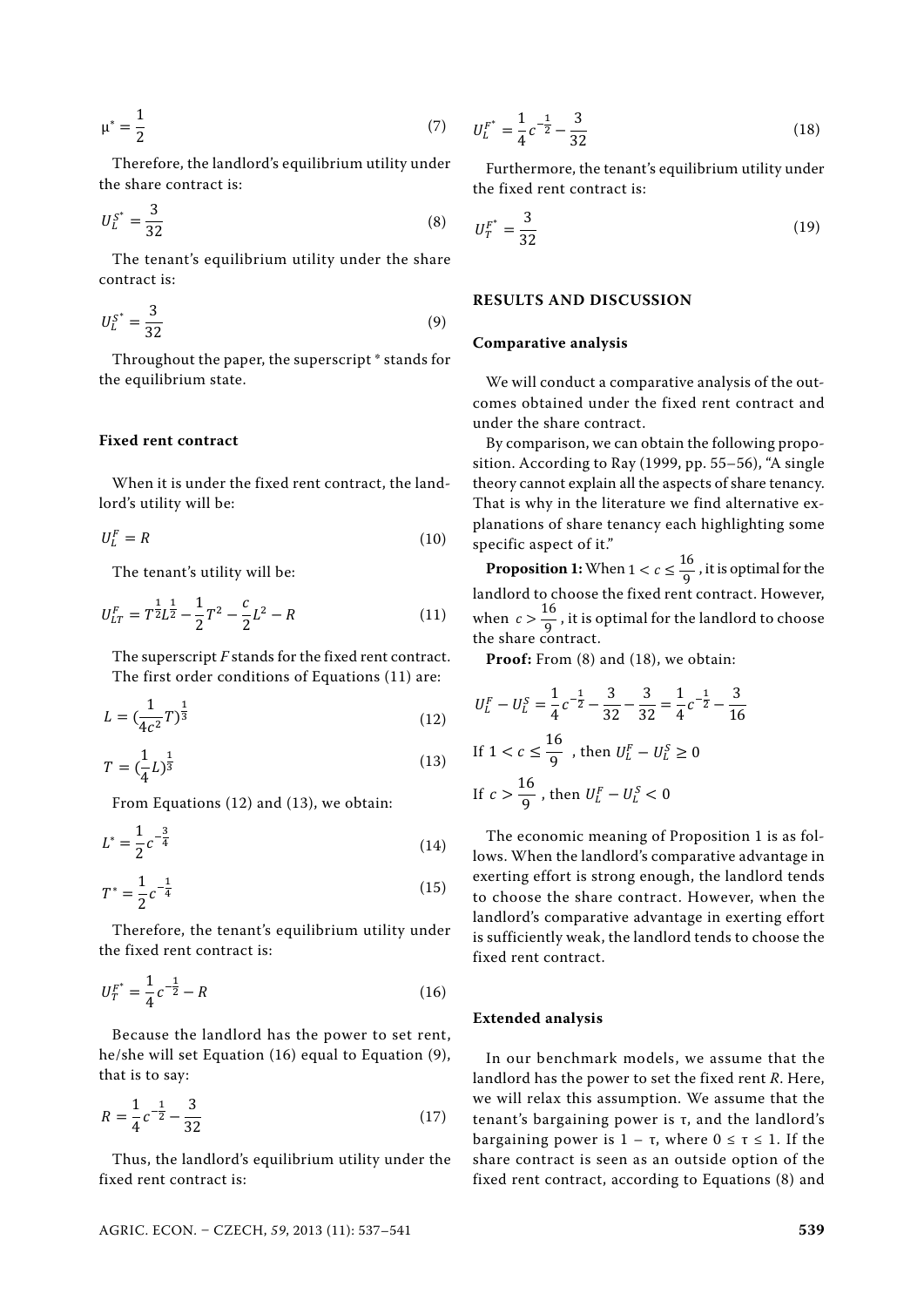(9), we can regard the landlord's reservation utility as ͵  $\overline{32}$  and the tenant's reservation utility as ͵  $\overline{32}$ . In fact, these two reservation utilities can be seen as two disagreement points. The cooperative surplus is  $(U_L^{F^*} + U_T^{F^*}) - (U_L^{S^*} + U_T^{S^*}) = U_L^{F^*} = \frac{1}{4}c^{-\frac{1}{2}} - \frac{3}{16}$ . If  $\frac{1}{4}c^{-\frac{1}{2}} - \frac{3}{16} \ge 0$ , then the landlord's utility under the fixed rent contract is  $\frac{3}{32} + (1 - \tau) \left( \frac{1}{4} c^{-\frac{1}{2}} - \frac{3}{16} \right)$ , and the tenant's utility under the fixed rent contract

is  $\frac{3}{32} + \tau \left( \frac{1}{4} c^{-\frac{1}{2}} - \frac{3}{16} \right)$ . It is obvious that if  $1 < c \le \frac{16}{9}$ , then the outside option will not be initiated, and both the landlord and the tenant had better choose the fixed rent contract, and if  $c > \frac{16}{9}$ , then the outside option will be initiated, and both the landlord and the tenant had better choose the share contract, which is just in line with Proposition 1.

#### **CONCLUSION**

In this paper, we provide a new explanation for the existence of sharecropping in agriculture from the perspective of organizational economics. Similar to a multinational enterprise's decision of whether to enter a joint venture or to choose a wholly owned subsidiary, when we stand in the tenant's position, we can see sharecropping as a joint venture and a fixed rent contract as a wholly owned subsidiary. The findings of this paper are as follows. Firstly, when the landlord's comparative advantage in exerting effort is strong enough, it is optimal for the landlord to adopt the share contract. Secondly, when the landlord's comparative advantage in exerting effort is sufficiently weak, it is optimal for the landlord to choose the fixed rent contract.

#### **Acknowledgeme nts**

This paper is financially supported by the Program for New Century Excellent Talents in University and the Priority Academic Program Development (PAPD) of Jiangsu Higher Education Institutions.

#### **REFERENCES**

- Agrawal P. (1999): Contractual structure in agriculture. Journal of Economic Behavior & Organization, *39*: 293–325.
- Allen F. (1982): On share contracts and screening. Bell Journal of Economics, *13*: 541–547.
- Basu K. (1992): Limited liability and the existence of share tenancy. Journal of Development Economics, *38*: 203–220.
- Bardhan P. (1984): Land, Labor and Rural Poverty: Essays in Development Economics. Columbia University Press, New York.
- Braverman A., Stiglitz J.E. (1982): Sharecropping and the interlinking of agrarian markets. American Economic Review, *72*: 695–715.
- Byres T.J. (1983): Sharecropping and Sharecroppers. Frank Cass, London.
- Cheung S.N.S. (1968): Private property rights and sharecropping. Journal of Political Economy, *76*: 107–122.
- Cheung S.N.S. (1969a): The Theory of Share Tenancy. University of Chicago Press, Chicago.
- Cheung S.N.S. (1969b): Transaction costs, risk aversion, and the choice of contractual arrangements. Journal of Law and Economics, *12*: 23–43.
- Dam K., Perez D.R. (2012): On the existence of share contracts under limited liability. Economics Letters, *117*: 552–555.
- Dubois P. (2002): Moral hazard, land fertility and sharecropping in a rural area of the Philippines. Journal of Development Economics, *68*: 35–64.
- Eswaran M., Kotwal A. (1985): A theory of contractual structure in agriculture. American Economic Review, *75*: 352–367.
- Garrett M.A., Xu Z. (2003): The efficiency of sharecropping: evidence from the Postbellum South. Southern Economic Journal, *69*: 578–595.
- Ghatak M., Pandey P. (2000): Contract choice in agriculture with joint moral hazard in effort and risk. Journal of Development Economics, *63*: 303–326.
- Hallagan W. (1978): Self-selection by contractual choice and the theory of sharecropping. Bell Journal of Economics, *9*: 344–354.
- Holmstrom B., Milgrom P. (1991): Multitask principal-agent analyses: incentive contracts, asset ownership, and job design. Journal of Law, Economics, and Organization, *7*: 24–52.
- Laffont J.-J., Matoussi M.S. (1995): Moral hazard, financial constraints, and sharecropping in El Oulja. Review of Economic Studies, *62*: 381–399.
- Marshall A. (1920): Principles of Economics. Macmillan & Co., Limited, London (Reprint Edition 1961.)
- Mugele C., Schnitzer M. (2008): Organization of multinational activities and ownership structure. International Journal of Industrial Organization, *26*: 1274–1289.
- Otsuka K., Chuma H., Hayami Y. (1992): Land and labor contracts in agrarian economies: theories and facts. Journal of Economic Literature, *30*: 1965–2018.
- Pi J. (2013): A new solution to the puzzle of fifty-fifty split in sharecropping. Ekonomska Istrazivanja-Economic Research, *26*: 141–152.
- Ray T. (1999): Share tenancy as strategic delegation. Journal of Development Economics, *58*: 45–60.